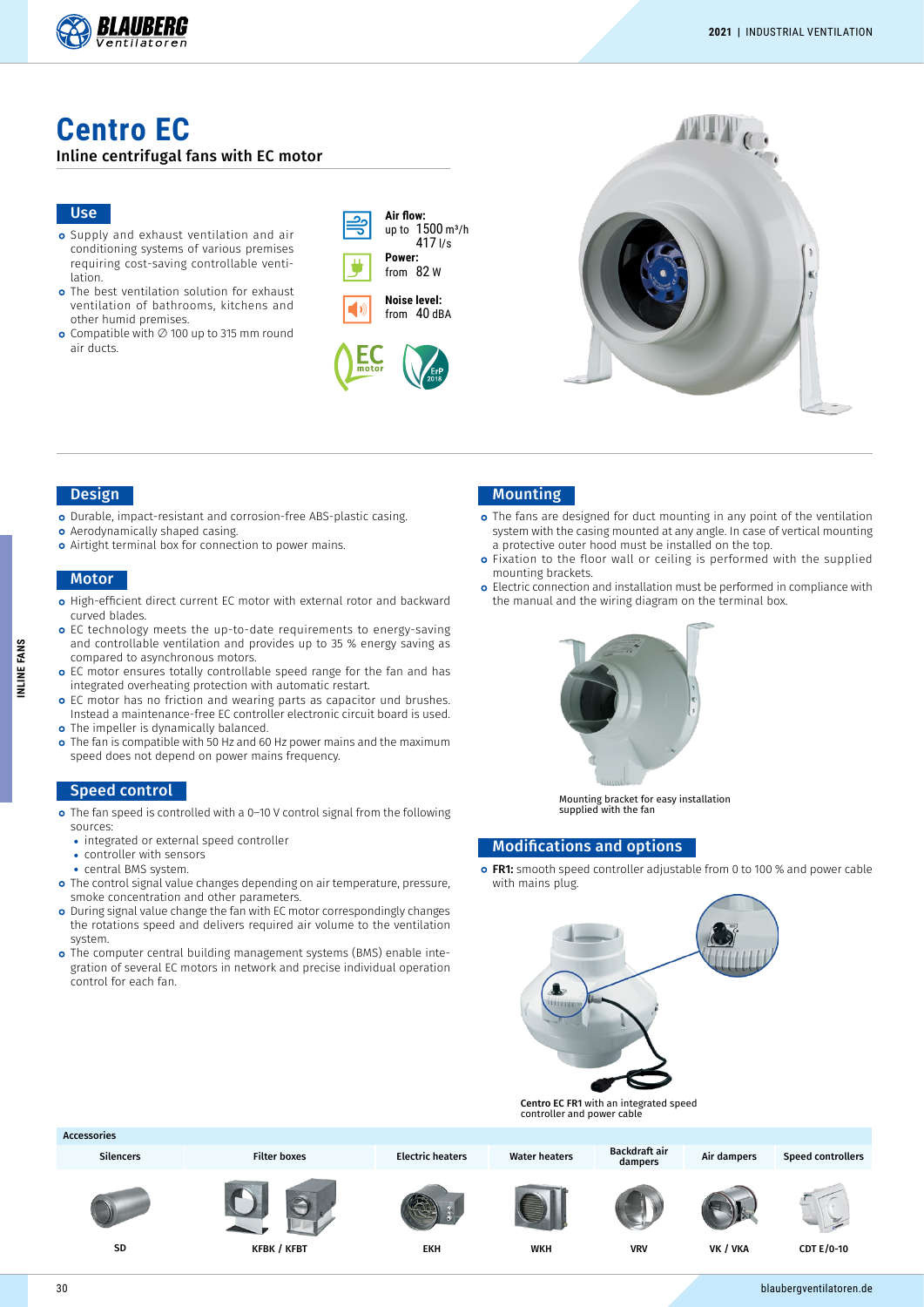





- o G1: speed controller, temperature controller with external temperature sensor (cable length 4 m), power cable with mains plug.
- **o GI1:** speed controller, temperature controller with integrated temperature sensor and power cable with mains plug. The G1 and GI1 modifications enable automatic speed control depending on indoor temperature. The optimal ventilation solution for premises requiring permanent temperature control as greenhouses, orangeries, etc.
- o W1: power cable with mains plug.

| Designation key |                                            |                              |                                                                                                                       |
|-----------------|--------------------------------------------|------------------------------|-----------------------------------------------------------------------------------------------------------------------|
| <b>Series</b>   | Motor                                      | Spigot diameter [mm]         | <b>Options</b>                                                                                                        |
| Centro          | <b>EC:</b> electronically commutated motor | 100; 125; 150; 200; 250; 315 | <b>FR1:</b> smooth speed controller adjustable from 0 to 100 % and power cable with mains plug                        |
|                 |                                            |                              | <b>G1:</b> speed controller, temperature controller with external temperature sensor, power cable<br>with mains plug  |
|                 |                                            |                              | <b>GI1:</b> speed controller, temperature controller with integrated temperature sensor and power<br>cable mains plug |

**W1:** power cable with mains plug

## Overall dimensions [mm]

| Model         | ØD      | ØD1 | B   |     | L1 | L <sub>2</sub> | L <sub>3</sub> | Weight [kg] |
|---------------|---------|-----|-----|-----|----|----------------|----------------|-------------|
| Centro EC 100 | 100     | 250 | 270 | 230 | 30 | 27             | 30             | 2.0         |
| Centro EC 125 | 125     | 250 | 270 | 220 | 30 | 27             | 30             | 2.2         |
| Centro EC 150 | 150/160 | 300 | 310 | 286 | 30 | 30             | 30             | 2.5         |
| Centro EC 200 | 200     | 340 | 354 | 276 | 30 | 30             | 40             | 3.0         |
| Centro EC 250 | 250     | 340 | 354 | 265 | 30 | 30             | 40             | 4.3         |
| Centro EC 315 | 315     | 400 | 414 | 276 | 40 | 55             | 40             | 4.9         |

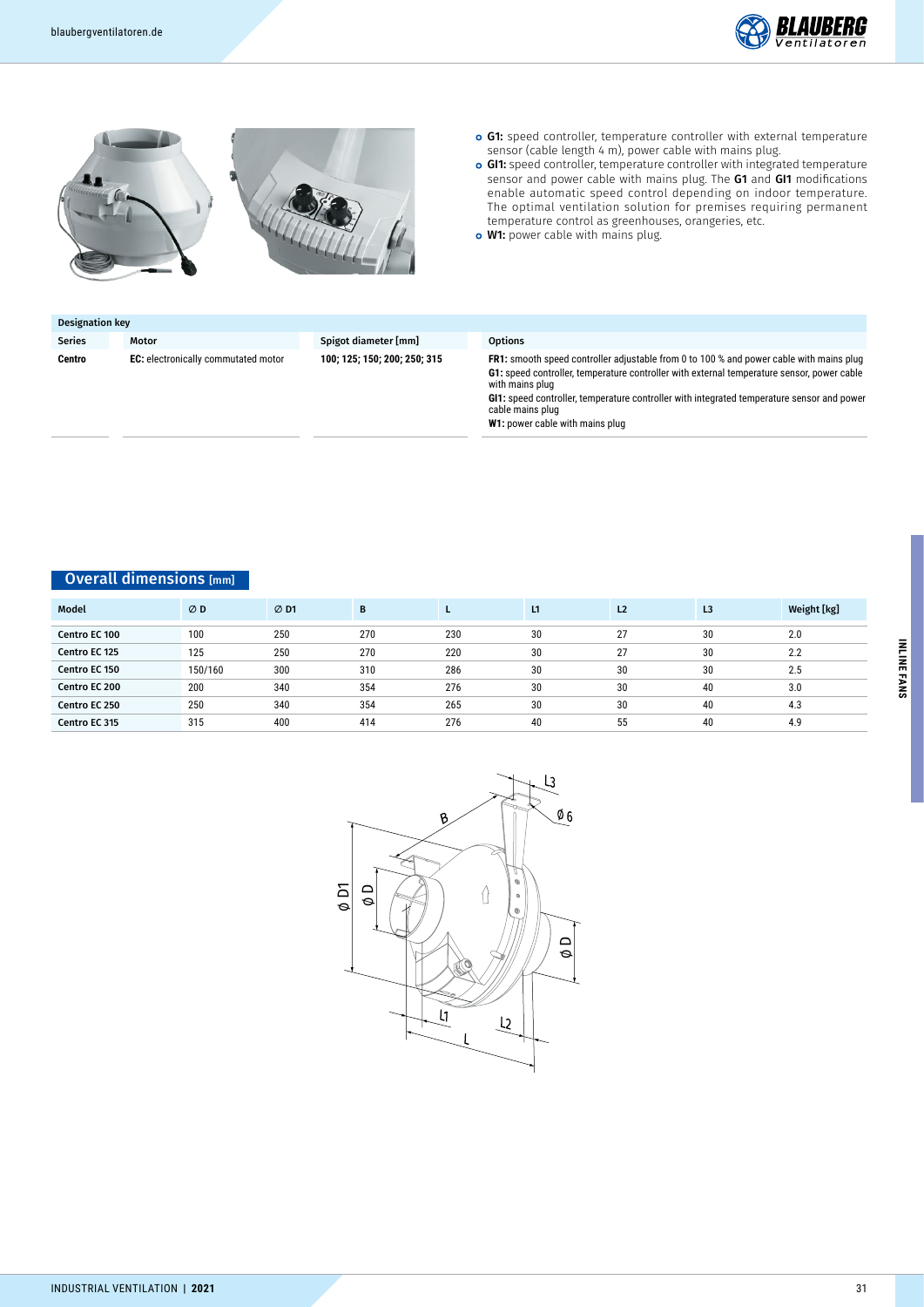

## Technical data

| <b>Parameters</b>                 | Centro EC 100 | Centro EC 125 | Centro EC 150 |
|-----------------------------------|---------------|---------------|---------------|
| Voltage [V]                       | $1 - 230$     | $\sim 230$    | $1 \sim 230$  |
| Frequency [Hz]                    | 50            | 50            | 50            |
| Power [W]                         | 82            | 84            | 82            |
| Current [A]                       | 0.62          | 0.64          | 0.63          |
| Maximum air flow $[m^3/h (l/s)]$  | 340 (94)      | 420 (117)     | 630 (175)     |
| RPM [min-1]                       | 3400          | 3600          | 3400          |
| Sound pressure level at 3 m [dBA] | 40            | 42            | 45            |
| Transported air temperature [°C]  | $-25+60$      | $-25+60$      | $-25+60$      |
| <b>SEC class</b>                  | B             | В             | В             |
| IP rating                         | IPX4          | IPX4          | IPX4          |
| <b>Motor IP rating</b>            | IP44          | <b>IP44</b>   | <b>IP44</b>   |
| ErP                               | 2018          | 2018          | 2018          |

| Sound power level,<br>A-weighted | <b>Total</b> | Octave frequency bands [Hz] |     |     |     |      |      |      |      | LDA3m | LpA1m |
|----------------------------------|--------------|-----------------------------|-----|-----|-----|------|------|------|------|-------|-------|
|                                  |              | 63                          | 125 | 250 | 500 | 1000 | 2000 | 4000 | 8000 |       |       |
| LwA to inlet [dBA]               | 85           | 62                          |     | 83  | 75  | 69   | 65   | 59   | 48   | 64    |       |
| LwA to outlet [dBA]              | 84           | 69                          | 77  | 82  | 74  | 66   | 62   | 57   | 46   | 63    | 73    |
| Lwa to environment [dBA]         | 61           | 29                          | 44  | 52  | 56  | 55   | 54   | 44   | 31   | 40    | 50    |

| Point          | Power [W] | Point | Power [W] |
|----------------|-----------|-------|-----------|
| 1              | 82        | 11    | 28        |
| $\overline{2}$ | 82        | 12    | 25        |
| 3              | 81        | 13    | 17        |
| 4              | 81        | 14    | 16        |
| 5              | 51        | 15    | 15        |
| 6              | 50        | 16    | 13        |
| $\overline{7}$ | 45        | 17    | 8         |
| 8              | 40        | 18    | 8         |
| 9              | 32        | 19    | 7         |
| 10             | 30        | 20    | 6         |

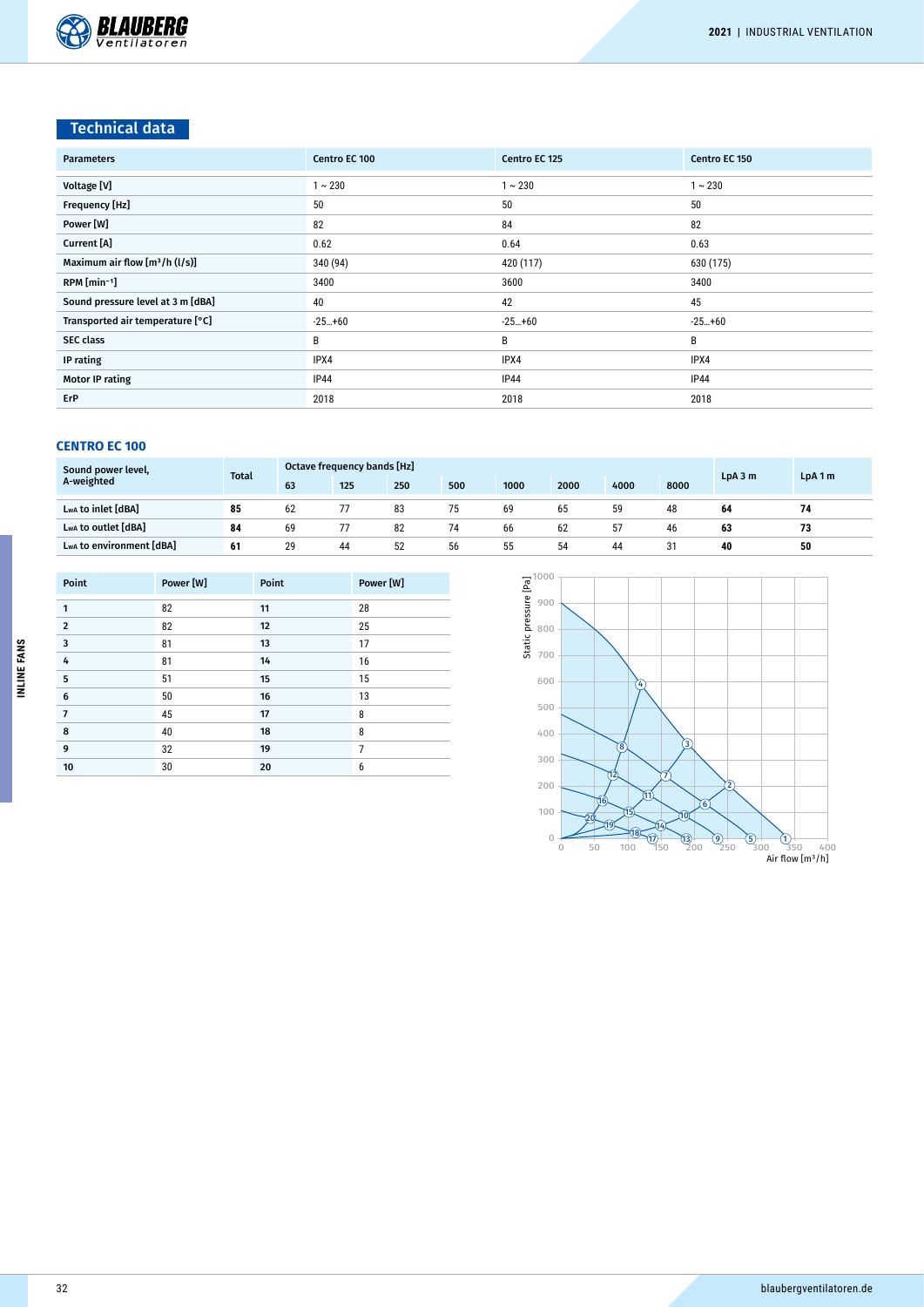

## **CENTRO EC 125**

| Sound power level,<br>A-weighted | <b>Total</b> | Octave frequency bands [Hz] |     |     |     |      |      |      |      | LpA3m | LpA1m |
|----------------------------------|--------------|-----------------------------|-----|-----|-----|------|------|------|------|-------|-------|
|                                  |              | 63                          | 125 | 250 | 500 | 1000 | 2000 | 4000 | 8000 |       |       |
| Lwa to inlet [dBA]               | 87           | 59                          | 79  | 86  | 75  |      | 68   | 62   | 52   | 67    |       |
| LwA to outlet [dBA]              | 86           | 66                          | 79  | 85  | 74  | 68   | 65   | 60   | 50   | 66    | 76    |
| Lwa to environment [dBA]         | 62           | 26                          | 46  | 55  | 56  | 57   | 57   | 47   | 35   | 42    | 52    |

| Point          | Power [W] | Point | Power [W] |
|----------------|-----------|-------|-----------|
| 1              | 84        | 11    | 29        |
| $\overline{2}$ | 82        | 12    | 24        |
| 3              | 82        | 13    | 18        |
| 4              | 81        | 14    | 17        |
| 5              | 51        | 15    | 16        |
| 6              | 50        | 16    | 14        |
| $\overline{7}$ | 48        | 17    | 8         |
| 8              | 45        | 18    | 8         |
| 9              | 31        | 19    | 7         |
| 10             | 30        | 20    | 7         |



| Sound power level,<br>A-weighted | <b>Total</b> | <b>Octave frequency bands [Hz]</b> |     |     |     |      |      |      |      |       | LpA1m |
|----------------------------------|--------------|------------------------------------|-----|-----|-----|------|------|------|------|-------|-------|
|                                  |              | 63                                 | 125 | 250 | 500 | 1000 | 2000 | 4000 | 8000 | LpA3m |       |
| Lwa to inlet [dBA]               | 93           | 55                                 | 90  | 89  | 77  | 76   | 73   | 70   | 56   | 72    | 82    |
| LwA to outlet [dBA]              | 93           | 55                                 | 91  | 88  | 74  | 73   | 68   | 67   | 54   | 72    | 82    |
| Lwa to environment [dBA]         | 66           | 26                                 | 48  | 58  | 61  | 60   | 59   | 51   | 39   | 45    | 55    |

| Point          | Power [W] | Point | Power [W] |
|----------------|-----------|-------|-----------|
| 1              | 82        | 11    | 31        |
| $\overline{2}$ | 82        | 12    | 27        |
| 3              | 82        | 13    | 17        |
| 4              | 82        | 14    | 17        |
| 5              | 54        | 15    | 17        |
| 6              | 57        | 16    | 16        |
| $\overline{7}$ | 53        | 17    | 9         |
| 8              | 49        | 18    | 9         |
| 9              | 32        | 19    | 8         |
| 10             | 33        | 20    | 8         |

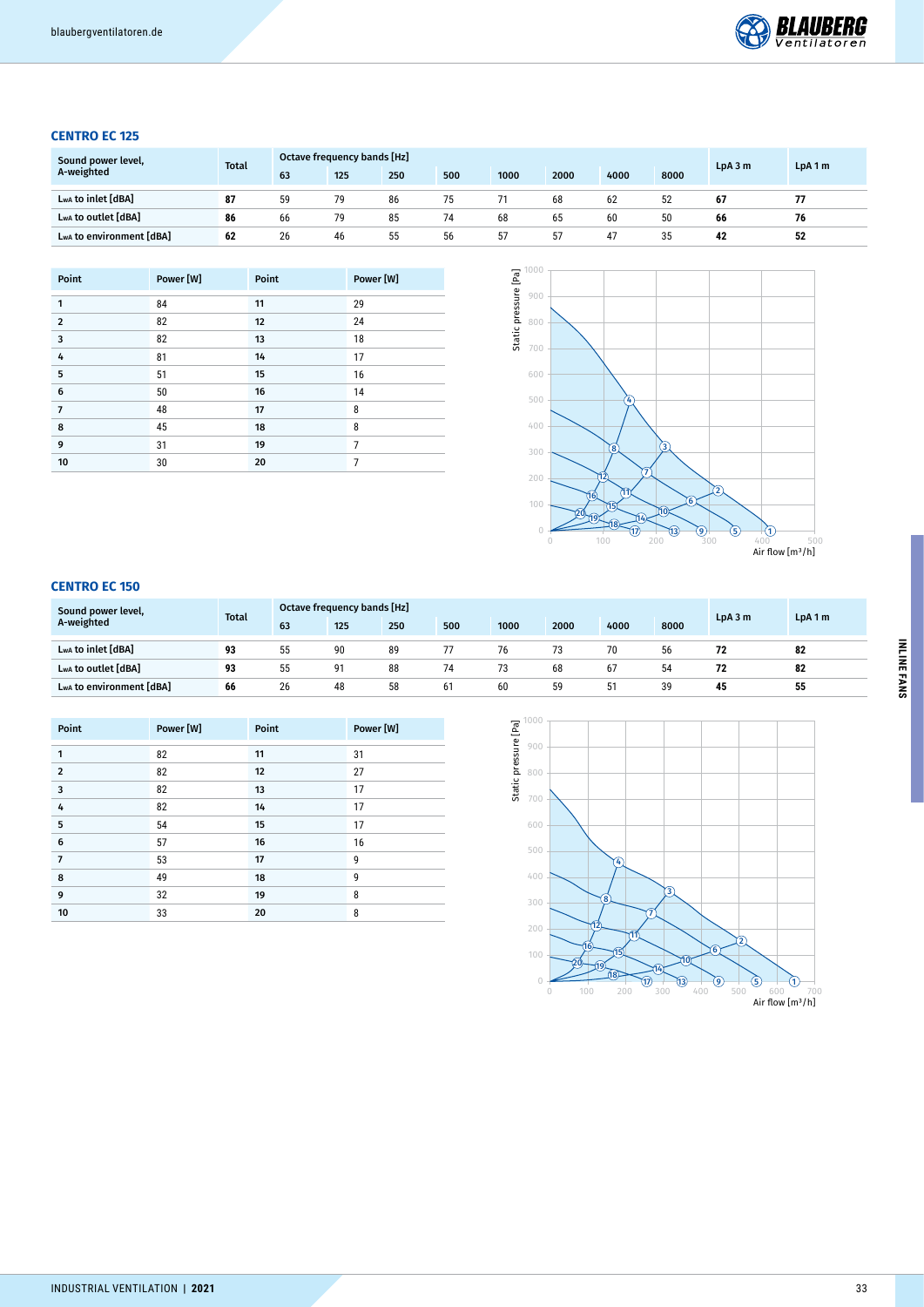

| <b>Parameters</b>                 | Centro EC 200 | Centro EC 250            | Centro EC 315            |
|-----------------------------------|---------------|--------------------------|--------------------------|
| Voltage [V]                       | $1 - 230$     | $1 - 230$                | $1 - 230$                |
| Frequency [Hz]                    | 50            | 50                       | 50                       |
| Power [W]                         | 84            | 165                      | 165                      |
| Current [A]                       | 0.64          | 1.1                      | 1.15                     |
| Maximum air flow $[m^3/h (l/s)]$  | 885 (246)     | 1250 (347)               | 1500 (417)               |
| $RPM$ [min-1]                     | 2700          | 2600                     | 2500                     |
| Sound pressure level at 3 m [dBA] | 47            | 48                       | 48                       |
| Transported air temperature [°C]  | $-25+60$      | $-25+60$                 | $-25+60$                 |
| <b>SEC class</b>                  | B             | $\overline{\phantom{0}}$ | $\overline{\phantom{a}}$ |
| IP rating                         | IPX4          | IPX4                     | IPX4                     |
| <b>Motor IP rating</b>            | <b>IP44</b>   | IP44                     | <b>IP44</b>              |
| ErP                               | 2018          | 2018                     | 2018                     |

| Sound power level,<br>A-weighted | <b>Total</b> | Octave frequency bands [Hz] |     |     |     |      |      |      | LpA3m | LpA1m |    |
|----------------------------------|--------------|-----------------------------|-----|-----|-----|------|------|------|-------|-------|----|
|                                  |              | 63                          | 125 | 250 | 500 | 1000 | 2000 | 4000 | 8000  |       |    |
| Lwa to inlet [dBA]               | 87           | 48                          | 76  | 84  | 79  | 79   | 80   | 72   | 61    | 67    |    |
| LwA to outlet [dBA]              | 85           | 45                          | 75  | 79  | 77  |      | 80   | 72   | 62    | 64    | 74 |
| Lwa to environment [dBA]         | 67           | 27                          | 49  | 60  | 62  | 61   | 60   | 52   | 39    | 47    | 57 |

| Point          | Power [W] | Point | Power [W] |
|----------------|-----------|-------|-----------|
| 1              | 84        | 11    | 32        |
| $\overline{2}$ | 84        | 12    | 31        |
| 3              | 83        | 13    | 16        |
| 4              | 82        | 14    | 18        |
| 5              | 51        | 15    | 18        |
| 6              | 54        | 16    | 17        |
| $\overline{7}$ | 58        | 17    | 8         |
| 8              | 55        | 18    | 8         |
| 9              | 28        | 19    | 9         |
| 10             | 32        | 20    | 8         |